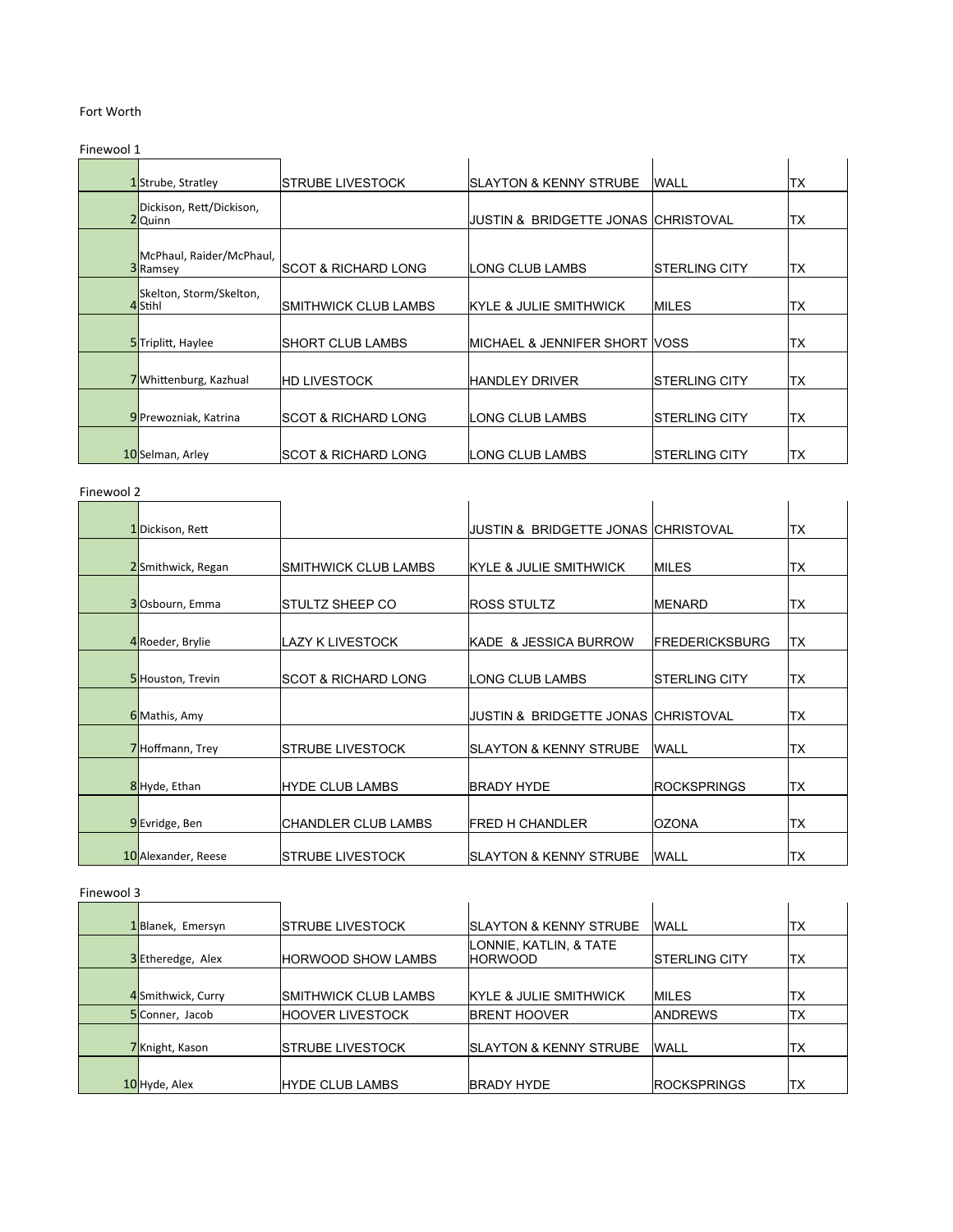| Champion Strube, Stratley | <b>ISTRUBE LIVESTOCK</b> | <b>ISLAYTON &amp; KENNY STRUBE</b>             | <b>WALL</b> |           |
|---------------------------|--------------------------|------------------------------------------------|-------------|-----------|
| Reserve F Dickison, Rett  |                          | <b>JUSTIN &amp; BRIDGETTE JONAS CHRISTOVAL</b> |             | ידו<br>ΙX |

# Finewool Cross 1

| בנטוט וטטאסוווו |                          |                                 |                                         |                      |           |
|-----------------|--------------------------|---------------------------------|-----------------------------------------|----------------------|-----------|
|                 | 1 Newsom, Graham         | SMITHWICK CLUB LAMBS            | <b>IKYLE &amp; JULIE SMITHWICK</b>      | IMILES               | TX        |
|                 |                          |                                 |                                         |                      |           |
|                 | 2Krippendorf, Landon     | SMITHWICK CLUB LAMBS            | KYLE & JULIE SMITHWICK                  | IMILES               | TX        |
|                 | 3Slough, Reagan          | L2 LIVESTOCK                    | IDALTON YORK                            | FT. WORTH            | <b>TX</b> |
|                 | 4 Newsom, Cydney         | HOWELL & ECKHARDT CLUB<br>LAMBS | BRAD HOWELL & ALLEN<br><b>IECKHARDT</b> | <b>SPRING BRANCH</b> | ltx       |
|                 | 5Gibbs, Trevor           | SMITHWICK CLUB LAMBS            | IKYLE & JULIE SMITHWICK.                | <b>IMILES</b>        | TX        |
|                 | 7 Crowl, Harmony         | SMITHWICK CLUB LAMBS            | KYLE & JULIE SMITHWICK                  | <b>IMILES</b>        | TX        |
|                 | 8 Hyde, Abby             | <b>HYDE CLUB LAMBS</b>          | <b>BRADY HYDE</b>                       | <b>ROCKSPRINGS</b>   | TX        |
|                 | 9 Marschall, Ethan       | JACOBY BROTHERS CLUB<br>LAMBS   | <b>JASON JACOBY</b>                     | <b>MELVIN</b>        | TX        |
|                 | <b>10 WATKINS, ROWDY</b> | SMITHWICK CLUB LAMBS            | <b>IKYLE &amp; JULIE SMITHWICK</b>      | IMILES               | <b>TX</b> |

## Finewool Cross 2

| 1Smithwick, Regan  | ISMITHWICK CLUB LAMBS   | <b>IKYLE &amp; JULIE SMITHWICK</b> | <b>IMILES</b>      | ТX        |
|--------------------|-------------------------|------------------------------------|--------------------|-----------|
|                    |                         |                                    |                    |           |
| 2 Martin, Dakota   | ISTULTZ SHEEP CO        | <b>ROSS STULTZ</b>                 | <b>IMENARD</b>     | ТX        |
|                    |                         |                                    |                    |           |
| 3Blanek, Steeley   | ISTRUBE LIVESTOCK       | ISLAYTON & KENNY STRUBE            | <b>WALL</b>        | ТX        |
|                    |                         |                                    |                    |           |
| 4 Cook, Royce      | ICOOK CLUB LAMBS        | <b>IREX COOK &amp; CODY COOK</b>   | <b>BALLINGER</b>   | ТX        |
|                    |                         |                                    |                    |           |
| 5Hoelscher, Kinley | IHOELSCHER SHOW STOCK   | ALLEN & LEROY HOELSCHER ROSCOE     |                    | <b>TX</b> |
|                    |                         |                                    |                    |           |
| 6 Hartley, Quinn   | ICHANDLER CLUB LAMBS    | IFRED H CHANDLER                   | <b>IOZONA</b>      | ТX        |
|                    |                         |                                    |                    |           |
| 7Brown, Kylee      | ISTULTZ SHEEP CO        | <b>ROSS STULTZ</b>                 | <b>IMENARD</b>     | TX        |
| 8 Brown, Skylar    | ISTRUBE LIVESTOCK       | <b>SLAYTON &amp; KENNY STRUBE</b>  | <b>WALL</b>        | TX        |
|                    |                         |                                    |                    |           |
| 9Lee, Romney       | SMITHWICK CLUB LAMBS    | KYLE & JULIE SMITHWICK             | <b>IMILES</b>      | TX        |
|                    |                         |                                    |                    |           |
| 10 Hyde, Ethan     | <b>IHYDE CLUB LAMBS</b> | <b>BRADY HYDE</b>                  | <b>ROCKSPRINGS</b> | <b>TX</b> |

#### Finewool Cross 3

| <b>FILIEWUUL CLUSS 3</b> |                            |                                     |                   |     |  |
|--------------------------|----------------------------|-------------------------------------|-------------------|-----|--|
| 10sbourn, Emma           | <b>ISTULTZ SHEEP CO</b>    | <b>ROSS STULTZ</b>                  | <b>IMENARD</b>    | lTX |  |
| 2Skelton, Storm          | <b>ISKELTON CLUB LAMBS</b> | <b>ICURT &amp; MICHELLE SKELTON</b> | <b>IBALLINGER</b> | lТX |  |
| 3Lain, Makenna           | <b>ISTULTZ SHEEP CO</b>    | <b>IROSS STULTZ</b>                 | <b>IMENARD</b>    | lТX |  |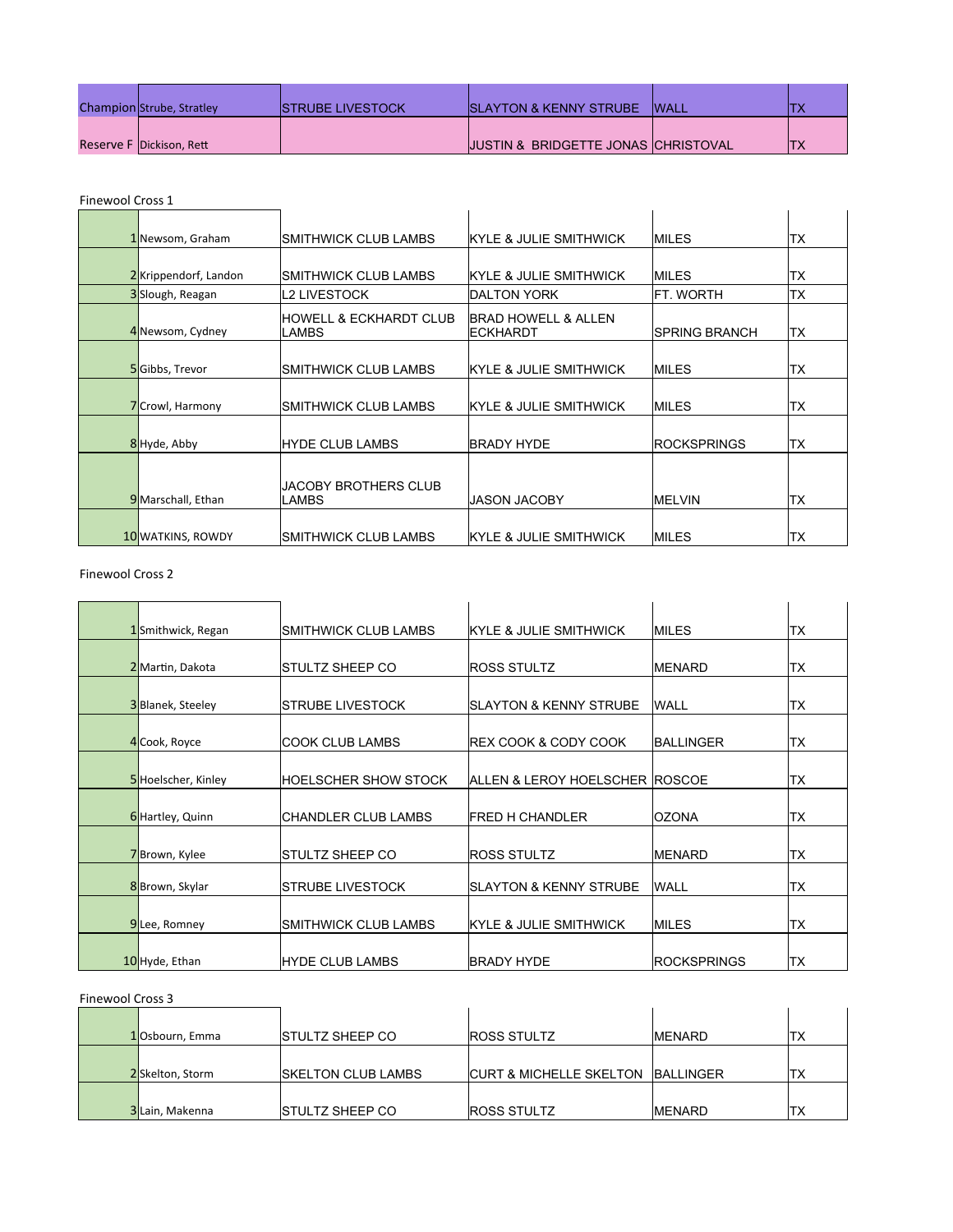| 4 Hurley, Heather  | <b>IMAD DOG SHEEP COMPANY</b>               | ISILVERS            | <b>CHASE MC PHAUL &amp; SAM</b>       | IBIG LAKE             | ТX |
|--------------------|---------------------------------------------|---------------------|---------------------------------------|-----------------------|----|
| 5ferris, emmy      |                                             | <b>IPAT JACKSON</b> |                                       | <b>ICHRISTOVAL</b>    | ТX |
| 6Etheredge, Alex   | NEWSOM LIVESTOCK, LLC                       | <b>INEWSOM</b>      | <b>LOGAN &amp; JENNY BETT</b>         | <b>OLTON</b>          | ТX |
| 7 Howell, Madilyn  | <b>IHOWELL &amp; ECKHARDT CLUB</b><br>LAMBS | <b>IECKHARDT</b>    | <b>BRAD HOWELL &amp; ALLEN</b>        | <b>ISPRING BRANCH</b> | ТX |
| 8 Howell, Brooklyn | <b>IHOWELL &amp; ECKHARDT CLUB</b><br>LAMBS | <b>IECKHARDT</b>    | <b>BRAD HOWELL &amp; ALLEN</b>        | <b>ISPRING BRANCH</b> | ТX |
| 9Knight, Kason     | <b>TWO BROKE EWES</b>                       | <b>IGLADDEN</b>     | ISARAH BRISTER & JILL                 | <b>ANSON</b>          | ТX |
|                    | 10 Lott, Dawson/Lott, Tanner                |                     | IJUSTIN & BRIDGETTE JONAS ICHRISTOVAL |                       | ТX |
|                    |                                             |                     |                                       |                       |    |

| <b>Champion</b> Smithwick, Regan | <b>ISMITHWICK CLUB LAMBS</b> | <b>IKYLE &amp; JULIE SMITHWICK</b> | <b>IMILES</b>  |  |
|----------------------------------|------------------------------|------------------------------------|----------------|--|
|                                  |                              |                                    |                |  |
| Reserve F Martin, Dakota         | <b>ISTULTZ SHEEP CO</b>      | <b>ROSS STULTZ</b>                 | <b>IMENARD</b> |  |

 $\ddot{\phantom{a}}$ 

| Southdown 1 |  |
|-------------|--|
|-------------|--|

| 1 Newsom, Cydney     | IASHLEY CLUB LAMBS   | <b>IROBERT ASHLEY</b>              | <b>IMEDINA</b>     | lтx       |
|----------------------|----------------------|------------------------------------|--------------------|-----------|
| 2 WISE, HOLDEN       | JENNINGS SHOW LAMBS  | <b>IGARY &amp; AARON JENNINGS</b>  | <b>IFREDONIA</b>   | TX        |
|                      |                      |                                    |                    |           |
| 3 Roeder, Brodie     | IDARTEZ SOUTHDOWNS   | ITIMOTHY DARTEZ                    | <b>HARPER</b>      | lТX       |
|                      |                      |                                    |                    |           |
| 4 Kirkscey, Chandler | IHARBOUR LIVESTOCK   | <b>IMIKE &amp; CONNIE HARBOUR</b>  | <b>IGATESVILLE</b> | lтx       |
| 5Krippendorf, Landon | JENNINGS SHOW LAMBS  | IGARY & AARON JENNINGS             | <b>IFREDONIA</b>   | <b>TX</b> |
| 6Krippendorf, Landon | JENNINGS SHOW LAMBS  | IGARY & AARON JENNINGS             | <b>IFREDONIA</b>   | <b>TX</b> |
|                      |                      |                                    |                    |           |
| 8Dickison, Quinn     | INEFF LIVESTOCK      | ITODD & CHANCE NEFF                | ISAN ANGELO        | lTX.      |
|                      |                      |                                    |                    |           |
| 9 Flanagan, Ben      | IFLANAGAN SOUTHDOWNS | <b>ISCOTT &amp; MYLEA FLANAGAN</b> | <b>BALLINGER</b>   | lтx       |

Southdown 2

| 1 Conner, Jacob       | IFRITZ SOUTHDOWNS    | <b>IKEVIN/SUSAN FRITZ</b>          | <b>IFREDERICKSBURG</b> | ITX  |
|-----------------------|----------------------|------------------------------------|------------------------|------|
|                       |                      |                                    |                        |      |
| 2 Harbour, Trey       | IHARBOUR LIVESTOCK   | IMIKE & CONNIE HARBOUR             | IGATESVILLE            | lтx  |
| 3 Meyer, Caleb        | IFRITZ SOUTHDOWNS    | <b>IKEVIN/SUSAN FRITZ</b>          | <b>IFREDERICKSBURG</b> | ITX  |
| 4 Newsom, Cydney      | IASHLEY CLUB LAMBS   | IROBERT ASHLEY                     | <b>IMEDINA</b>         | lTX. |
| 5 Edwards, Kooper     | INEFF LIVESTOCK      | ITODD & CHANCE NEFF                | ISAN ANGELO            | lтx  |
| 6 Mathis, Amy         | IFLANAGAN SOUTHDOWNS | <b>ISCOTT &amp; MYLEA FLANAGAN</b> | <b>BALLINGER</b>       | lтx  |
| 7Koether, Kyler       | IHARBOUR LIVESTOCK   | <b>IMIKE &amp; CONNIE HARBOUR</b>  | IGATESVILLE            | lтx  |
| 9Henderson, Maci      | IHARBOUR LIVESTOCK   | IMIKE & CONNIE HARBOUR             | IGATESVILLE            | lтx  |
| 10 Schneider, Grayson | IFRITZ SOUTHDOWNS    | <b>IKEVIN/SUSAN FRITZ</b>          | <b>FREDERICKSBURG</b>  | ltx  |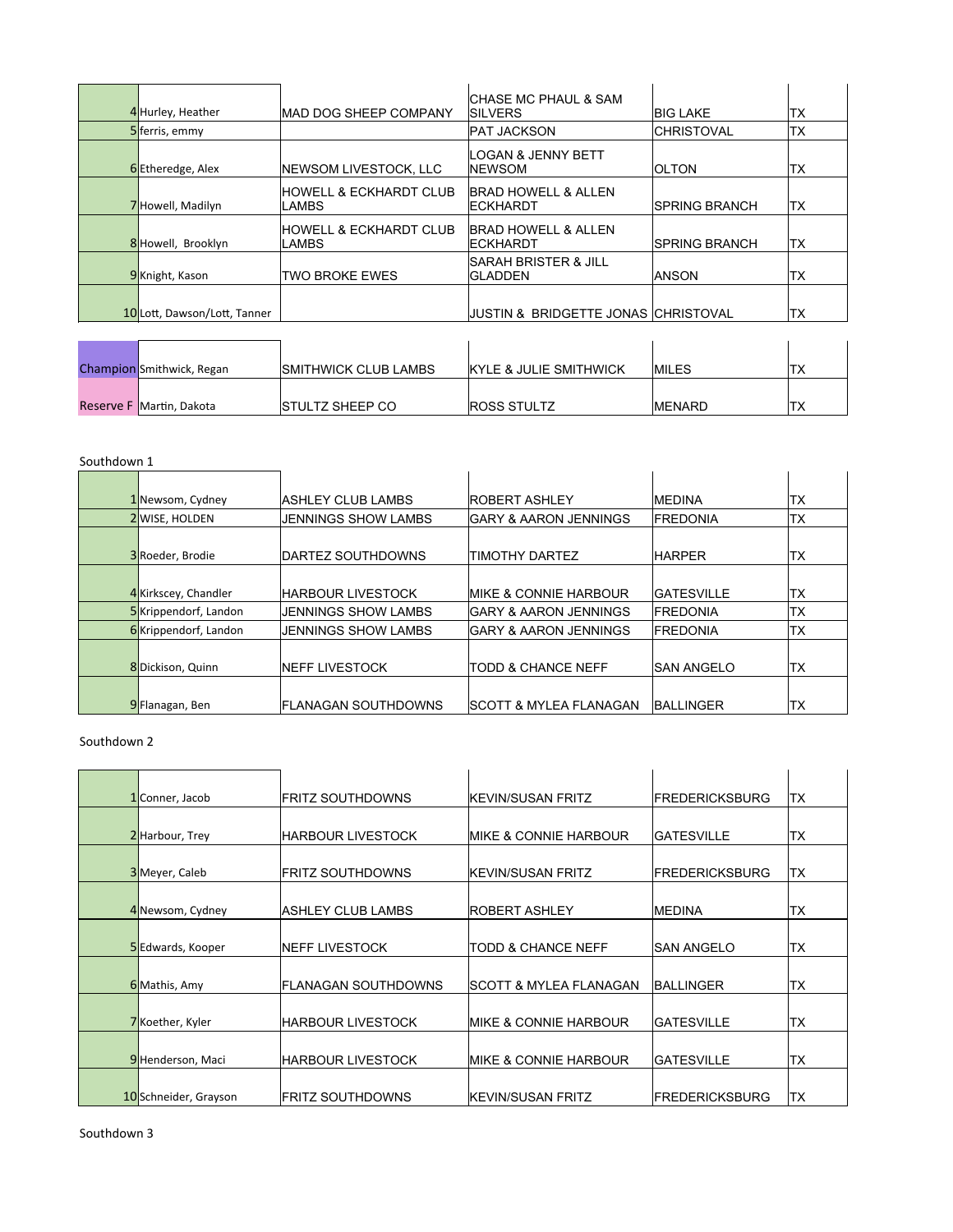| 1 Edwards, Kooper  | IJENNINGS SHOW LAMBS    | <b>IGARY &amp; AARON JENNINGS</b> | <b>IFREDONIA</b>       | TX        |
|--------------------|-------------------------|-----------------------------------|------------------------|-----------|
|                    |                         |                                   |                        |           |
| 2 Garner, Corbin   | <b>FRITZ SOUTHDOWNS</b> | <b>IKEVIN/SUSAN FRITZ</b>         | <b>FREDERICKSBURG</b>  | ١TX       |
| 3 Miller, Reagan   | JENNINGS SHOW LAMBS     | <b>IGARY &amp; AARON JENNINGS</b> | <b>IFREDONIA</b>       | <b>TX</b> |
|                    |                         |                                   |                        |           |
| 4 Phillips, Gentri | <b>IWEST SOUTHDOWNS</b> | IJAMES WEST                       | <b>BRYAN</b>           | 'ТX       |
| 5 ferris, emmy     | JENNINGS SHOW LAMBS     | <b>GARY &amp; AARON JENNINGS</b>  | <b>IFREDONIA</b>       | <b>TX</b> |
| 6Hoffmann, Trey    | JENNINGS SHOW LAMBS     | <b>IGARY &amp; AARON JENNINGS</b> | <b>IFREDONIA</b>       | ТX        |
|                    |                         |                                   |                        |           |
| 7Bowers, Brett     |                         | <b>IDAN VESTAL</b>                | <b>IFREDERICKSBURG</b> | ΙTΧ       |

| Champion Edwards, Kooper  | IJENNINGS SHOW LAMBS     | <b>GARY &amp; AARON JENNINGS</b> | <b>IFREDONIA</b> |     |
|---------------------------|--------------------------|----------------------------------|------------------|-----|
|                           |                          |                                  |                  |     |
| Reserve SI Newsom, Cydney | <b>ASHLEY CLUB LAMBS</b> | <b>IROBERT ASHLEY</b>            | <b>IMEDINA</b>   | 'Τλ |

| Dorper 1 |                        |                                 |                                                  |                    |            |
|----------|------------------------|---------------------------------|--------------------------------------------------|--------------------|------------|
|          | 1 Mock, Braxon         | <b>JADE LIVESTOCK</b>           | <b>IGLEN MARTIN FAMILY</b>                       | <b>IMASON</b>      | TX         |
|          | 2Kennon, David         | <b>BOOK DORPERS</b>             | <b>CECIL, STELLA, KAYLA BOOK MILES</b>           |                    | ТX         |
|          | 5 Alvarado, Thiele     | <b>IDRENNAN &amp; GALLAGHER</b> | <b>BRENT DRENNAN &amp;</b><br>IGARLAND GALLAGHER | <b>IMASON</b>      | ТX         |
|          | 8 Edwards, Addyson     | <b>IDRENNAN &amp; GALLAGHER</b> | <b>BRENT DRENNAN &amp;</b><br>IGARLAND GALLAGHER | <b>IMASON</b>      | ТX         |
|          | <b>9</b> BISHOP, STONE | <b>CLARK FARM</b>               | <b>BRIAN CLARK</b>                               | <b>IEARLY</b>      | <b>ITX</b> |
|          | 10 Haught, Tate        | Mc 10 LIVESTOCK                 | <b>IMATTHEW &amp; SUSAN</b><br><b>IMCCULLOCH</b> | <b>WEATHERFORD</b> | ltx        |

Dorper 2

| 1 Pence, Connor       | <b>JADE LIVESTOCK</b>   | IGLEN MARTIN FAMILY         | <b>IMASON</b>          | <b>TX</b> |
|-----------------------|-------------------------|-----------------------------|------------------------|-----------|
|                       |                         |                             |                        |           |
| 2 Fisher, Audrey      | WILSON FAMILY LIVESTOCK | DAVID & JERRY WILSON        | ISTEPHENVILLE          | lТX       |
|                       |                         |                             |                        |           |
| 3Bowers, Brett        | <b>JADE LIVESTOCK</b>   | IGLEN MARTIN FAMILY         | <b>IMASON</b>          | <b>TX</b> |
| 4Strube, Stratley     | <b>KELLY LIVESTOCK</b>  | ICOLTIN & KATHRYN BLACK     | <b>LIPAN</b>           | ТX        |
|                       |                         | <b>IBRENT DRENNAN &amp;</b> |                        |           |
| 5Skelton, Stihl       | DRENNAN & GALLAGHER     | IGARLAND GALLAGHER          | <b>IMASON</b>          | TX        |
|                       |                         |                             |                        |           |
| 6Roeder, Brylie       | ROEDER RANCH            | <b>IBRAD ROEDER</b>         | <b>IFREDERICKSBURG</b> | ltx       |
| Brown, Laura<br>Brown |                         |                             |                        |           |
| 8Emma                 | WILSON FAMILY LIVESTOCK | DAVID & JERRY WILSON        | ISTEPHENVILLE          | lтx       |
|                       |                         |                             |                        |           |
| 9 Conner, Jacob       | <b>ROEDER RANCH</b>     | <b>IBRAD ROEDER</b>         | <b>FREDERICKSBURG</b>  | lтx       |
|                       |                         | <b>BRENT DRENNAN &amp;</b>  |                        |           |
| 10 Alvarado, Thiele   | DRENNAN & GALLAGHER     | IGARLAND GALLAGHER          | <b>IMASON</b>          | <b>TX</b> |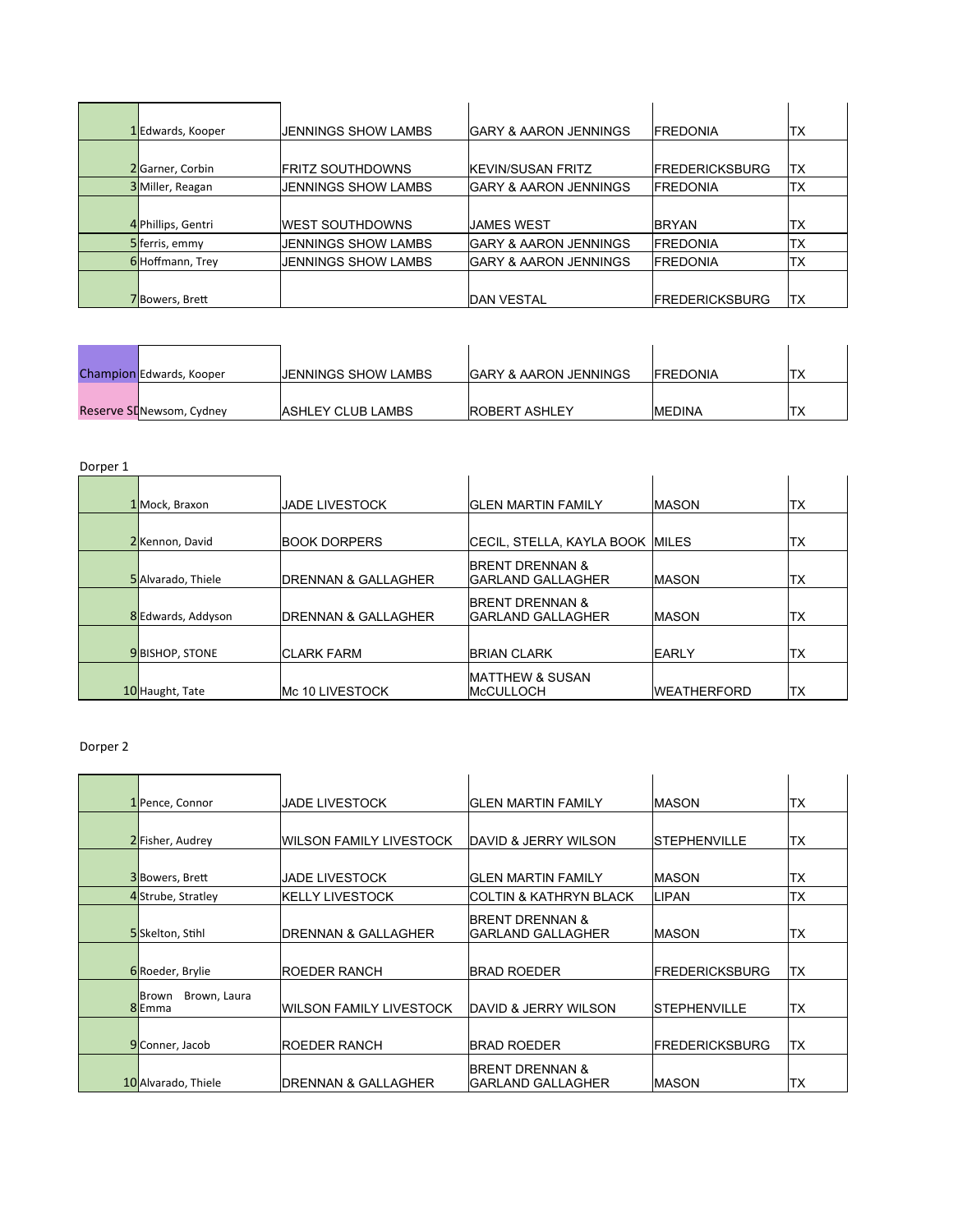# Dorper 3

| 1 Roeder, Brylie | <b>IROEDER RANCH</b>     | <b>IBRAD ROEDER</b>                                     | <b>FREDERICKSBURG</b> | ltx        |
|------------------|--------------------------|---------------------------------------------------------|-----------------------|------------|
| 2 Skelton, Stihl | IDRENNAN & GALLAGHER     | <b>BRENT DRENNAN &amp;</b><br><b>IGARLAND GALLAGHER</b> | <b>IMASON</b>         | ΙТΧ        |
| 3Sylvester, Evan | <b>I</b> KELLY LIVESTOCK | <b>COLTIN &amp; KATHRYN BLACK</b>                       | LIPAN                 | <b>TX</b>  |
| 4 Roeder, Brodie | <b>IROEDER RANCH</b>     | <b>IBRAD ROEDER</b>                                     | <b>FREDERICKSBURG</b> | ltx        |
| 5 Roeder, Brodie | IROEDER RANCH            | <b>IBRAD ROEDER</b>                                     | <b>FREDERICKSBURG</b> | <b>ITX</b> |
| 7Serapin, Zoey   | KELLY LIVESTOCK          | <b>COLTIN &amp; KATHRYN BLACK</b>                       | LIPAN                 | TX         |
| 9 Morin, Jamie   | <b>I</b> KELLY LIVESTOCK | <b>ICOLTIN &amp; KATHRYN BLACK</b>                      | <b>LIPAN</b>          | ТX         |

| <b>Champion</b> Roeder, Brylie | <b>IROEDER RANCH</b>            | <b>IBRAD ROEDER</b>                                      | <b>IFREDERICKSBURG</b> | <b>ITX</b> |
|--------------------------------|---------------------------------|----------------------------------------------------------|------------------------|------------|
| Reserve Diskelton, Stihl       | <b>IDRENNAN &amp; GALLAGHER</b> | <b>IBRENT DRENNAN &amp;</b><br><b>IGARLAND GALLAGHER</b> | <b>IMASON</b>          | 'TX        |

#### MW class 1

| 1 Massey, Slade        | <b>INEFF LIVESTOCK</b>                         | ITODD & CHANCE NEFF                           | <b>ISAN ANGELO</b> | 'TX       |
|------------------------|------------------------------------------------|-----------------------------------------------|--------------------|-----------|
| 2Bynum, Cole           | <b>IBYNUM CLUB LAMBS</b>                       | <b>ISEAN BYNUM</b>                            | <b>CORSICANA</b>   | TX        |
|                        |                                                |                                               |                    |           |
| 4Dodd, Jalyn           | <b>INICHOLS CEN-TEX SHOW</b><br>LAMBS          | <b>IMIKE &amp; DEBBIE NICHOLS</b>             | <b>ZEPHYR</b>      | 'TX       |
| 5Slough, Gavin         | L2 LIVESTOCK                                   | <b>IDALTON YORK</b>                           | <b>IFT. WORTH</b>  | <b>TX</b> |
| 6Jindra, Koltin        | <b>IFRAZE SHOW LAMBS</b>                       | <b>WESLEY, WENDE, TAYLER</b><br><b>IFRAZE</b> | <b>HICO</b>        | TX        |
| 7Jones, Colton         | <b>RUSS LEWIS CLUB LAMBS</b>                   | <b>RUSS LEWIS</b>                             | <b>ITALY</b>       | <b>TX</b> |
| <b>9</b> PERKINS, CADE | ICHAD PERKINS SHOW STOCK ICHAD & DEANN PERKINS |                                               | <b>ZEPHYR</b>      | 'ΤX       |

# MW class 2

| ivivy class 2         |                         |                        |                      |     |  |  |
|-----------------------|-------------------------|------------------------|----------------------|-----|--|--|
|                       |                         |                        |                      |     |  |  |
| 4 Perez, John Michael | <b>ISPRUILL FARMS</b>   | <b>ISTUART SPRUILL</b> | <b>ISTEPHENVILLE</b> | 'TX |  |  |
|                       |                         |                        |                      |     |  |  |
| 7Jouett, Katie        | <b>IMOORE LIVESTOCK</b> | <b>ICHASE MOORE</b>    | <b>ISONORA</b>       | TX  |  |  |
| 10 Chevarie, Kaitlynn | <b>ILK SHOWLAMBS</b>    | <b>LACEE SILL</b>      | <b>INOLANVILLE</b>   | 'TX |  |  |

### MW class 3

| CHAD PERKINS SHOW STOCK CHAD & DEANN PERKINS<br><b>6BUTLER, SLAYDE</b><br>'TX<br><b>7FPHYR</b><br><b>LOGAN &amp; JENNY BETT</b> | <b>3</b> SCHROEDER, HAYDEN | <b>IKELLY LIVESTOCK</b>       | <b>ICOLTIN &amp; KATHRYN BLACK</b> | II IPAN       | 'TX |
|---------------------------------------------------------------------------------------------------------------------------------|----------------------------|-------------------------------|------------------------------------|---------------|-----|
|                                                                                                                                 |                            |                               |                                    |               |     |
|                                                                                                                                 |                            |                               |                                    |               |     |
|                                                                                                                                 | 7 Newsom, Cydney           | <b>INEWSOM LIVESTOCK, LLC</b> | <b>INEWSOM</b>                     | <b>IOLTON</b> | TX  |

MW class 4

| IVIW Class 4 |                |                         |                    |                |                      |
|--------------|----------------|-------------------------|--------------------|----------------|----------------------|
|              |                |                         |                    |                |                      |
|              | 1 Moore, Grace | <b>IMOORE LIVESTOCK</b> | <b>CHASE MOORE</b> | <b>ISONORA</b> | $\tau$<br>$\sqrt{ }$ |